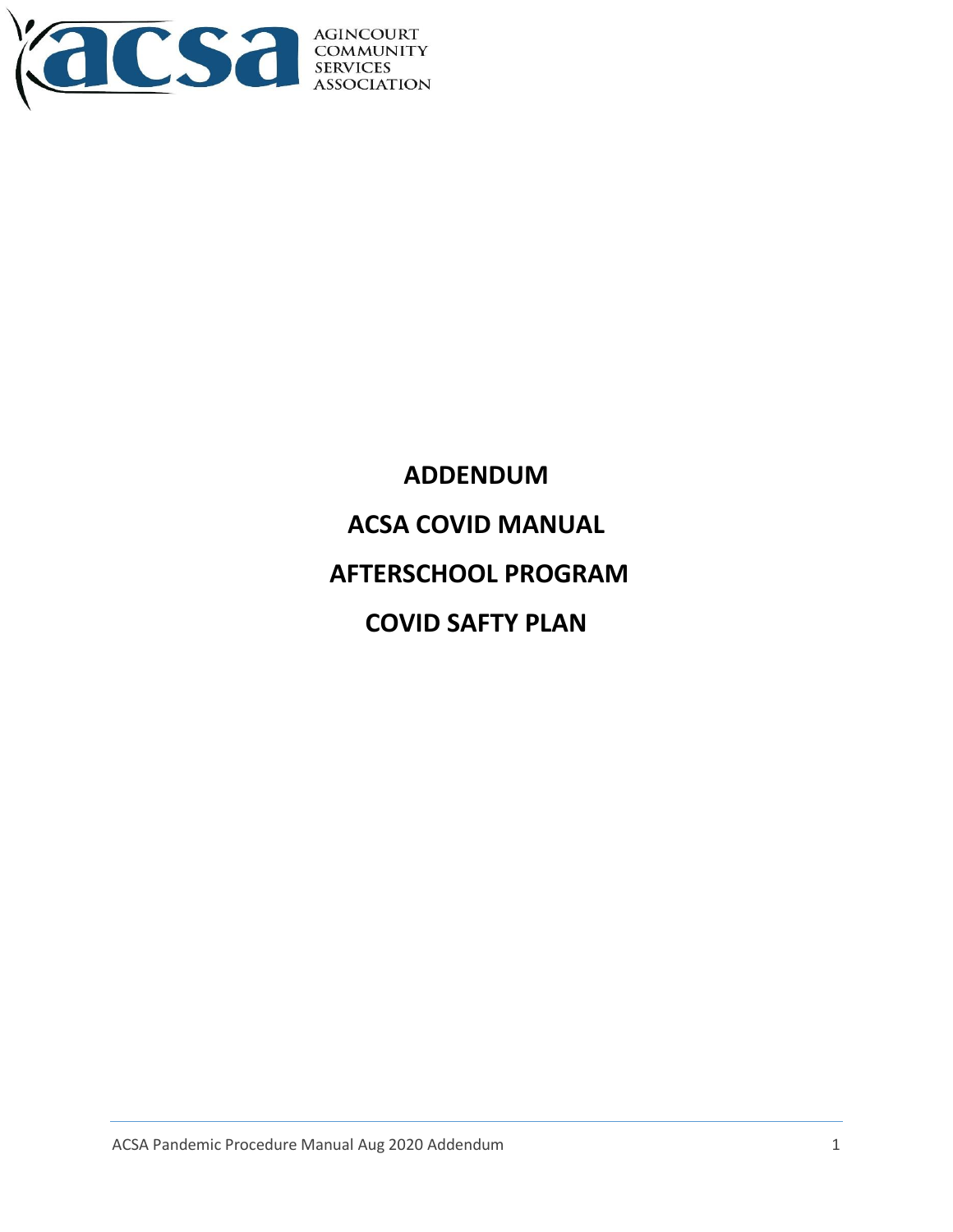

# Contents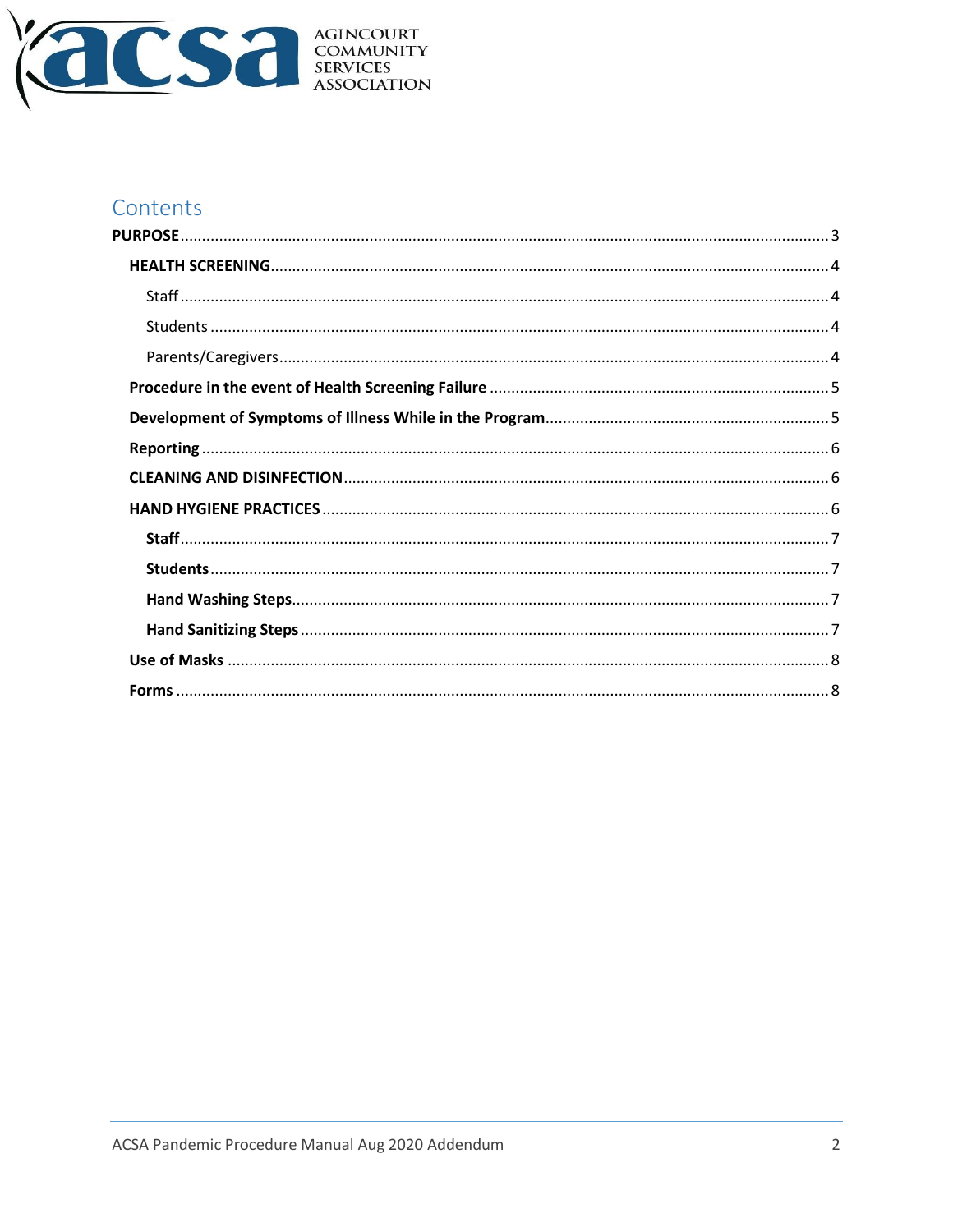

# <span id="page-2-0"></span>PURPOSE

Infection prevention and control has always been a fundamental part of ACSA after school program's mandate. In view of the current Pandemic, along with the ACSA Pandemic Manual, ACSA after school program (ACSA ASP) has added policies and procedures that are program specific to mitigate risk and ensure the health and safety of the staff and students attending such program. We will continue to monitor COVID-19 and follow the recommendations from Toronto Public Health, the Ministry of Health, Health Canada, Ontario Ministry of Education, TDSB, MHSTCI and additional relevant authorities.

We will work with our staff, participants and families to ensure that we strictly adhere to all the guidelines and protocols set out by Toronto Public Health, Ministry of Education, MHSTCI, and TDSB. This safety plan may be amended as needed to respond to the changing circumstances during this pandemic. We will ensure that the updated safety plan is freely available on our after school program section of the Agency's website. We will do our best to verbally appraise our participants and families as well.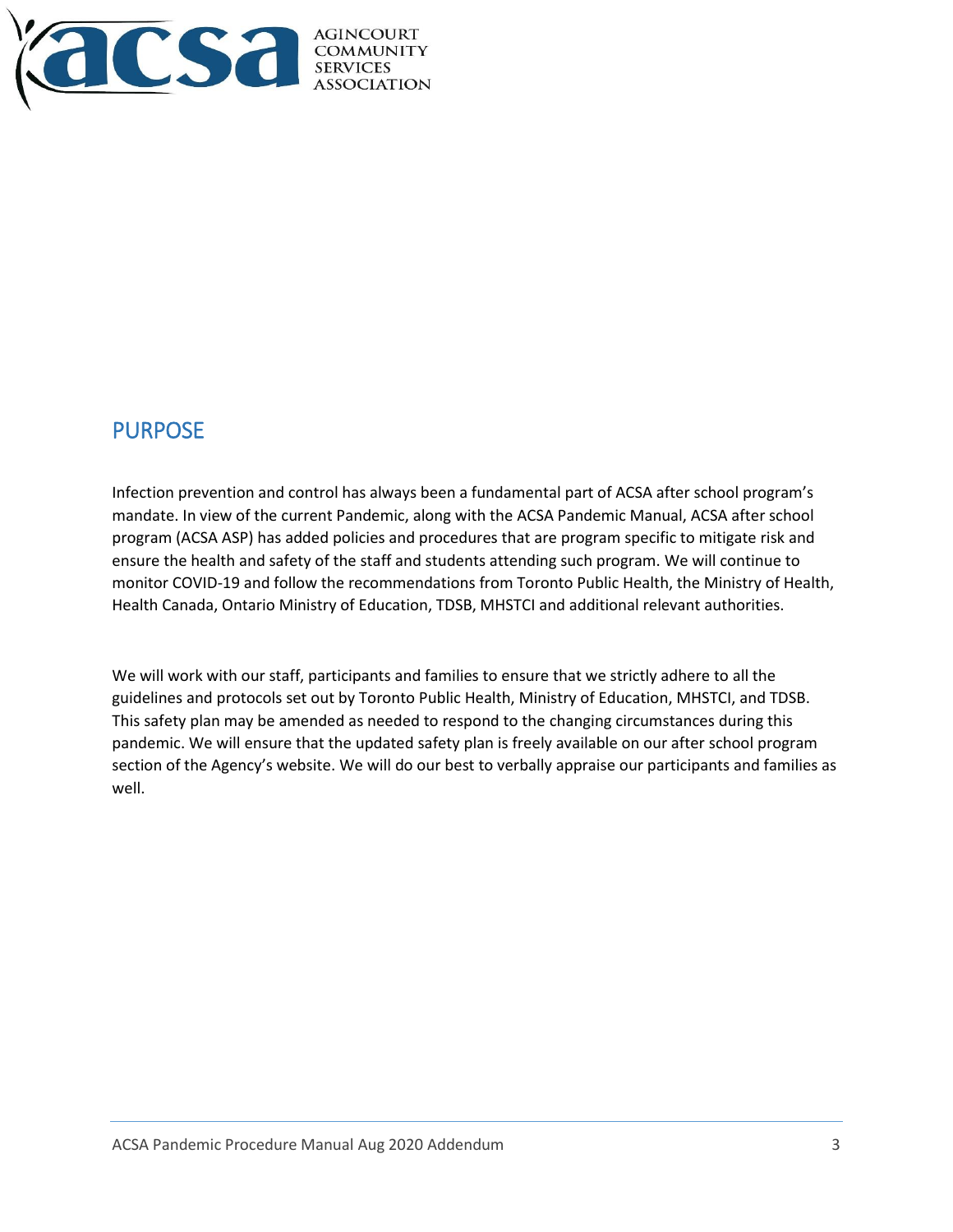

### <span id="page-3-0"></span>HEALTH SCREENING

#### <span id="page-3-1"></span>**Staff**

The staff will follow the protocols set out in the ACSA Pandemic Manual before they come to the after school sites. They will adhere to all the safety measures set out by the particular site they will be working out of. They will be provided with masks, shields and gloves.

#### <span id="page-3-2"></span>**Students**

When the students arrive at the designated spot, all of them will be screened before they enter the space allowed for after school program. To ensure the screening process is successful only one entrance will be used. Students will be asked to line up with the required two metres distance. A screening table should be set up, where possible with all the needed materials:

- Hand sanitizers
- Screening Questionnaire
- Disposable Masks (for those who don't have)
- Thermometer
- Public Health Covid-19 information sheets

The after school program leaders will ensure that they fill out the screening questionnaire before the participants are allowed into the space. The staff will maintain a minimum of 2 metres distance from the participants being screened. Markers will be used to assist participants to maintain the needed physical distance. The staff will greet everyone in a friendly manner. Should a participant answer YES to any of the screening questions, they will have failed the screening test. Even if they answer NO to all the questions but the temperature is above 37.8 degrees Celsius, they would have failed the screening test. At such time, the parent/caregiver or the emergency contact person will be contacted to take the participant home.

### <span id="page-3-3"></span>Parents/Caregivers

Parents/caregivers will not be entering the school building. They will collect their children after program at a designated spot outdoors. Parents will also be lining up with the required 2 metres distance and markers will be made available for visual cues. For safety reasons, parents will be required to sign their children out. A sign-out sheet will be kept outside. The parents will be required to bring their own pen and wear gloves to sign out.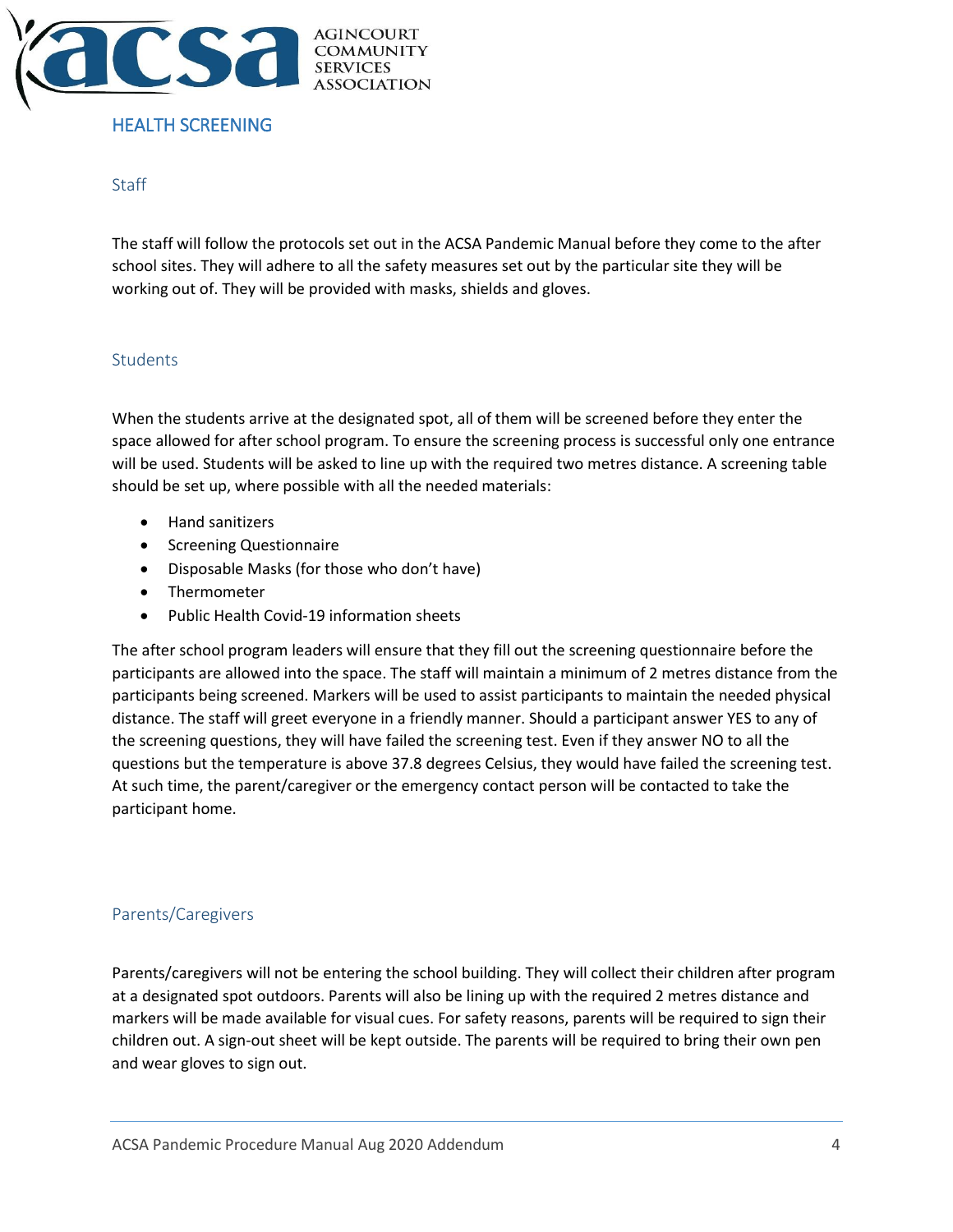

## <span id="page-4-0"></span>Procedure in the event of Health Screening Failure

In the event a participant fails the Health Screening, after school program leaders will contact the parent/caregiver or emergency contact to come immediately and collect the participants. Until such time the participant will be isolated with one of the leaders in a safe area. Parents/caregivers also will be provided with the necessary handouts/resources.

The school Principal will be immediately contacted and informed, along with the custodian at site. The after school program leaders will also inform the ACSA after school program facilitator and Manager, Child and Family immediately. The other participants may remain in program. The parents/caregivers will be informed that there was a health screening failure and the next steps, when they come to collect the participants.

The participant will be required to go for testing and should the testing be negative, will be able to return to program after 24 hours. Should the results be positive, the processes set out by the Ministry of Education, TDSB, and Toronto Public Health will be followed.

### <span id="page-4-1"></span>Development of Symptoms of Illness While in the Program

When a participant develops symptoms of respiratory illness related to Covid-19 while at program, the parent/caregiver should be notified immediately to pick up the participant. The ill child will be separated from the rest of the group till pick up. The parent/caregiver must be instructed to go to a local assessment Centre for Covid-19 testing. The principal, custodian, Toronto Public Health, Manager, child and family will be notified.

Should a staff member develop symptoms of illness related to Covid-19 while at program, they will follow the procedure set out in the ACSA Pandemic Manual. The principal, custodian, and Toronto Public Health will be notified immediately.

While awaiting test results symptomatic staff and participants will be directed to self-isolate.

The rest of the group including staff can remain at program for the remainder of the time. However, there will be no program till such time as directed by Toronto Public Health and the school. They will be advised to avoid contact with vulnerable persons.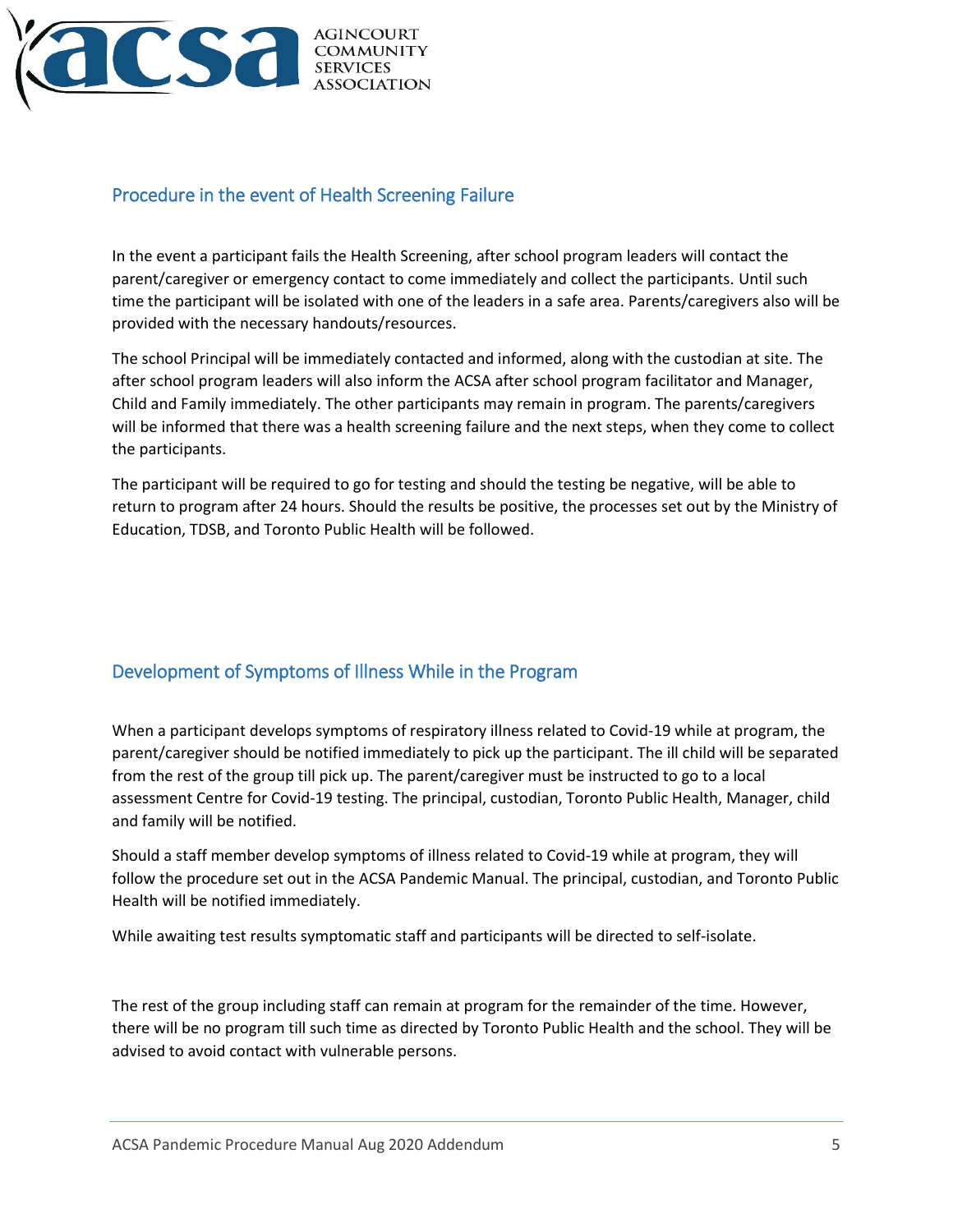

## <span id="page-5-0"></span>Reporting

ACSA after school leaders will follow the procedures set out in the Pandemic Manual and immediately inform the Manager. The School Principal, TDSB and Ministry of Education will be informed and as set out in procedures a Serious Occurrence report also should be filed. The Manager will report to the Toronto Public Health and the Agency's JHSC.

### <span id="page-5-1"></span>CLEANING AND DISINFECTION

The cleaning and disinfection process and procedures set out by Toronto Public Health will be followed.

All cleaning agents and disinfectants must be labelled and stored in a secure location inaccessible to children. The products for disinfecting must have Drug Identification Numbers (DIN) and Material Safety Data Sheets (MSDS).

Proper personal protective equipment (PPE) must be worn in accordance with MSDS information for the particular product in use when carrying out any cleaning or disinfecting duties.

Only cleaning agents approved by TDSB will be used.

The staff will ensure that high touch surfaces will be cleaned and disinfected before program and half way through program or when it is visibly dirty. A cleaning log will be maintained for surfaces as well as equipment used by participants while playing.

### <span id="page-5-2"></span>HAND HYGIENE PRACTICES

Staff and participants will practice hand washing with soap and water at regular intervals. When playing outdoors alcohol based hand sanitizers will be available to be used. (70%-90% concentration). Staff will continually remind and teach participants hand hygiene. The practice will be modelled by staff.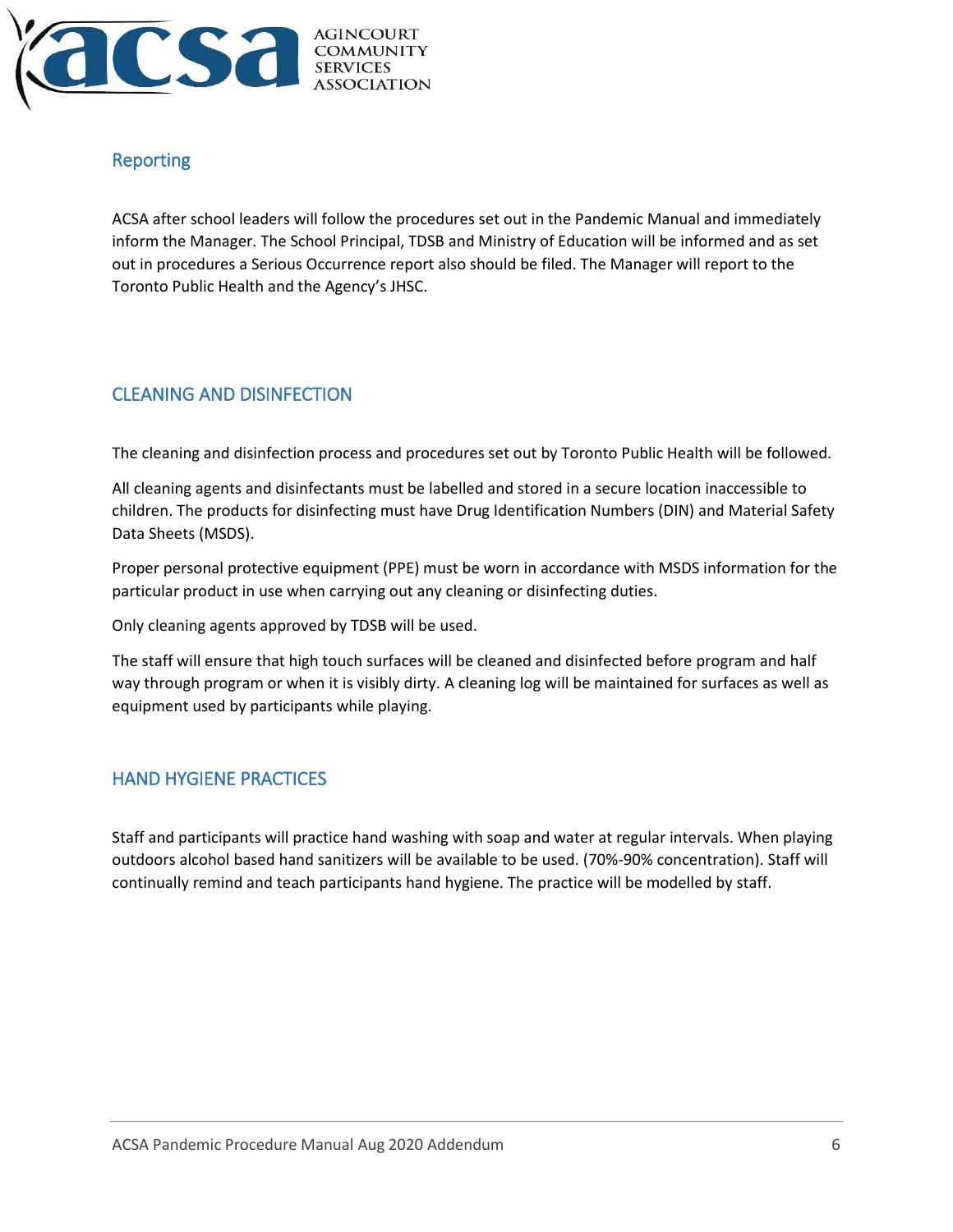

#### <span id="page-6-0"></span>**Staff**

Staff must practice good hand hygiene when hands are dirty and before and/or after:

- Sneezing, coughing or blowing noses
- Using washroom
- Handling garbage
- Outdoor play
- Cleaning and disinfecting
- Touching a cut or open wound
- When in doubt

#### <span id="page-6-1"></span>**Students**

Staff will support participants to practice good hand hygiene:

- After outdoor play
- After using the washroom
- When sneezing, coughing or blowing noses

### <span id="page-6-2"></span>Hand Washing Steps

The most up-to-date hand washing information sheet will be posted while in program.

- Wet hands
- Apply soap
- Lather for at least 20 seconds. Rub between fingers, back of hands, back of hands, fingertips, under nails
- Rinse well under running water
- Dry hands well with paper towel or hot air blower
- Turn taps off with paper towel, if available

Liquid soap and paper towels will be made available.

#### <span id="page-6-3"></span>Hand Sanitizing Steps

- Apply sanitizer (minimum 70% alcohol-based)
- Rub hands together
- Work sanitizer between fingers, back of hands, finger tips, under nails
- Rub hands until dry